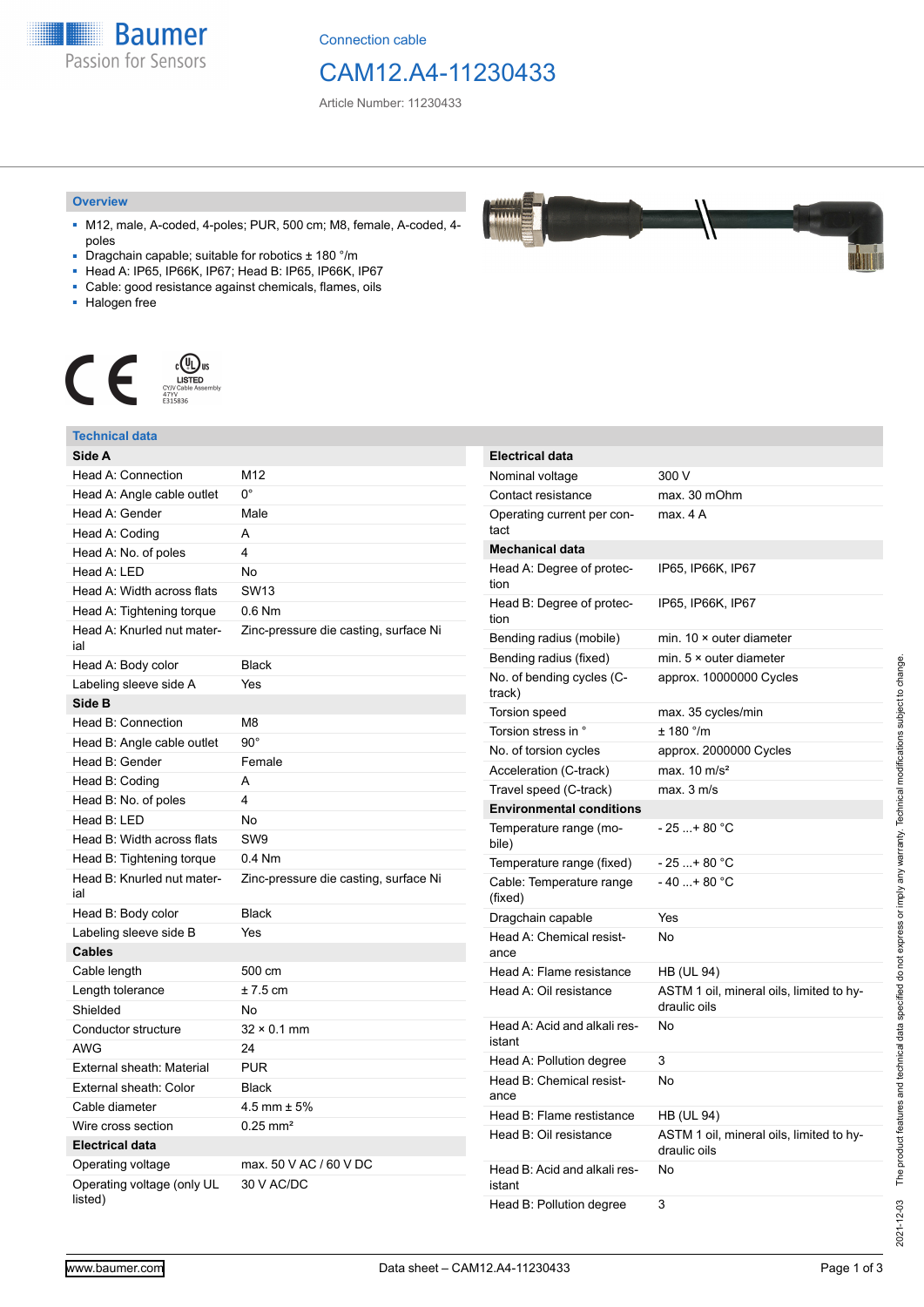

Connection cable

# CAM12.A4-11230433

Article Number: 11230433

#### **Technical data**

**Technical drawing**

**Side A**

#### **Environmental conditions**

Cable: Chemical resistance Good (DIN EN 60811-404)

Cable: Flame resistance Conform UL 1581 §1090 (H); CSA FT2; IEC 60332-2-2

#### **Environmental conditions**

| Cable: Oil resistance |  |
|-----------------------|--|
| Cable: Silicone-free  |  |

Good (DIN EN 60811-404) Yes

### **Side B**

**Coding**

 $\overline{3}$ 

### **Technical drawing**





2

### **Coding**